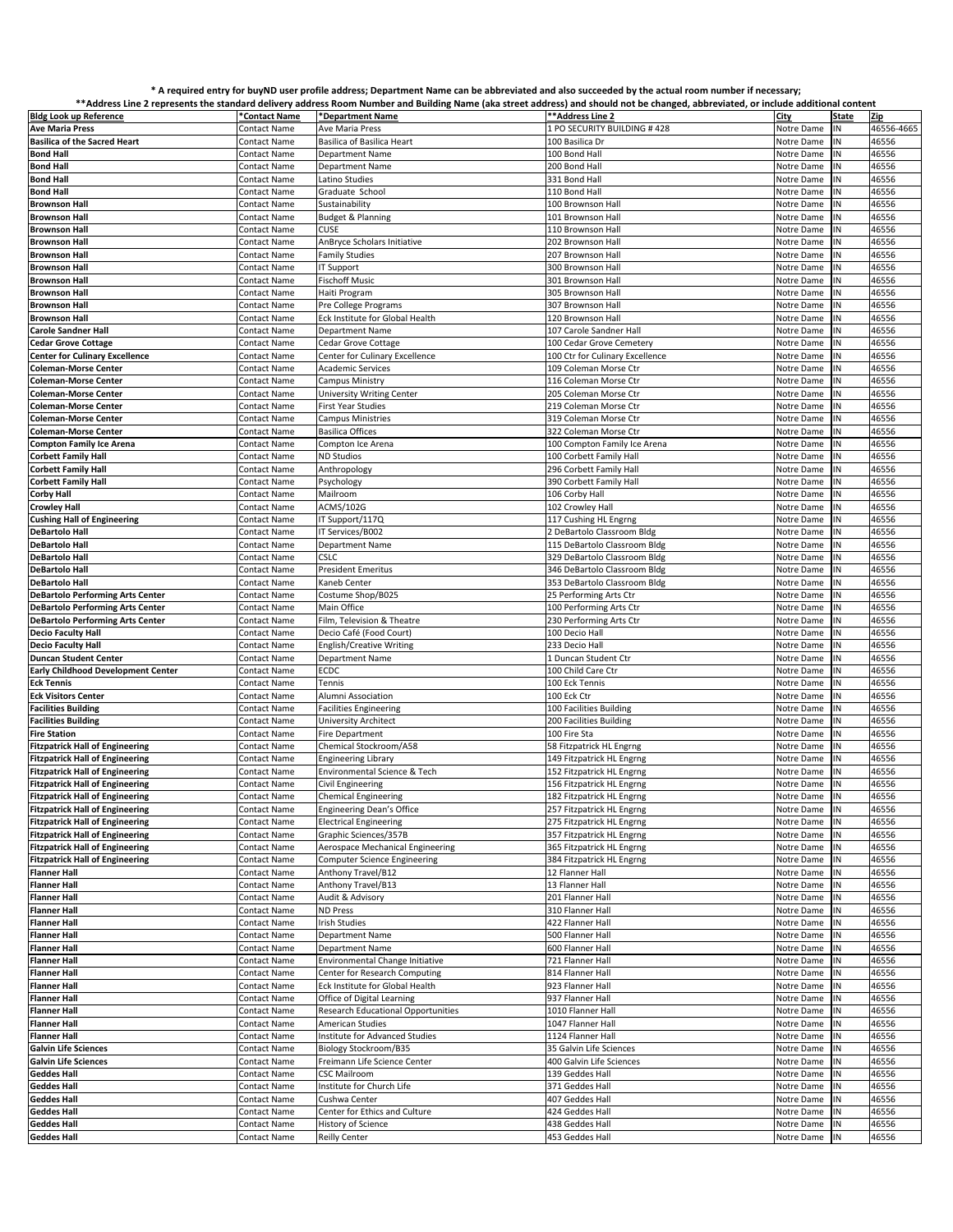## **\* A required entry for buyND user profile address; Department Name can be abbreviated and also succeeded by the actual room number if necessary;**

|                                                  |                     | **Address Line 2 represents the standard delivery address Room Number and Building Name (aka street address) and should not be changed, abbreviated, or include additional content |                                     |               |              |       |
|--------------------------------------------------|---------------------|------------------------------------------------------------------------------------------------------------------------------------------------------------------------------------|-------------------------------------|---------------|--------------|-------|
| <b>Bldg Look up Reference</b>                    | *Contact Name       | *Department Name                                                                                                                                                                   | **Address Line 2                    | City          | <b>State</b> | Zip   |
| <b>Grace Hall</b>                                | Contact Name        | Cafe de Grasta                                                                                                                                                                     | 100 Grace Hall                      | Notre Dame    | IN           | 46556 |
|                                                  |                     |                                                                                                                                                                                    |                                     |               |              |       |
| <b>Grace Hall</b>                                | Contact Name        | Human Resources                                                                                                                                                                    | 200 Grace Hall                      | Notre Dame    | IN           | 46556 |
| <b>Grace Hall</b>                                | Contact Name        | Registrar                                                                                                                                                                          | 300 Grace Hall                      | Notre Dame    | N            | 46556 |
| <b>Grace Hall</b>                                | Contact Name        | Office of Strategic Planning                                                                                                                                                       | 401 Grace Hall                      | Notre Dame    | IN           | 46556 |
| <b>Grace Hall</b>                                | Contact Name        | Campus Card Office                                                                                                                                                                 | 423 Grace Hall                      | Notre Dame    | ΙN           | 46556 |
| <b>Grace Hall</b>                                | Contact Name        | Licensing                                                                                                                                                                          | 436 Grace Hall                      | Notre Dame    | N            | 46556 |
|                                                  |                     |                                                                                                                                                                                    |                                     |               |              |       |
| <b>Grace Hall</b>                                | Contact Name        | Agency ND Magazine                                                                                                                                                                 | 500 Grace Hall                      | Notre Dame    | ΙN           | 46556 |
| <b>Grace Hall</b>                                | <b>Contact Name</b> | Catering                                                                                                                                                                           | 602 Grace Hall                      | Notre Dame    | N            | 46556 |
| <b>Grace Hall</b>                                | Contact Name        | Risk Management                                                                                                                                                                    | 636 Grace Hall                      | Notre Dame    | N            | 46556 |
| <b>Grace Hall</b>                                | Contact Name        | <b>Procurement Services</b>                                                                                                                                                        | 709 Grace Hall                      | Notre Dame    | IN           | 46556 |
|                                                  |                     |                                                                                                                                                                                    |                                     |               |              |       |
| <b>Grace Hall</b>                                | Contact Name        | <b>Accounts Payable</b>                                                                                                                                                            | 725 Grace Hall                      | Notre Dame    | ΙN           | 46556 |
| <b>Grace Hall</b>                                | Contact Name        | Controller's Office                                                                                                                                                                | 800 Grace Hall                      | Notre Dame    | IN           | 46556 |
| <b>Grace Hall</b>                                | Contact Name        | Office of Research                                                                                                                                                                 | 940 Grace Hall                      | Notre Dame    | N            | 46556 |
| <b>Grace Hall</b>                                | <b>Contact Name</b> | Development                                                                                                                                                                        | 1000 Grace Hall                     | Notre Dame    | IN           | 46556 |
|                                                  |                     |                                                                                                                                                                                    |                                     |               |              |       |
| <b>Grace Hall</b>                                | Contact Name        | Development                                                                                                                                                                        | 1100 Grace Hall                     | Notre Dame    | ΙN           | 46556 |
| <b>Gugliemino Athletics Complex</b>              | Contact Name        | Football                                                                                                                                                                           | 100 Guglielmino Family Athletic Ctr | Notre Dame    | N            | 46556 |
| <b>Hammes Mowbray Hall</b>                       | Contact Name        | <b>Police Station</b>                                                                                                                                                              | 100 Hammes Mowbray Hall             | Notre Dame    | IN           | 46556 |
| <b>Hesburgh Center for International Studies</b> | Contact Name        | Garbanzo's                                                                                                                                                                         | 1 Hesburgh Ctr                      | Notre Dame    | ΙN           | 46556 |
|                                                  |                     |                                                                                                                                                                                    |                                     |               |              | 46556 |
| <b>Hesburgh Center for International Studies</b> | Contact Name        | Peace Institute                                                                                                                                                                    | 100 Hesburgh Ctr                    | Notre Dame    | N            |       |
| <b>Hesburgh Center for International Studies</b> | Contact Name        | Kellogg                                                                                                                                                                            | 130 Hesburgh Ctr                    | Notre Dame    | IN           | 46556 |
| <b>Hesburgh Library</b>                          | Contact Name        | Hesburgh Library/Room Number                                                                                                                                                       | 1 Hesburgh Library                  | Notre Dame    | N            | 46556 |
| <b>Hessert Aerospace Research Center</b>         | Contact Name        | Aerospace Research/B31                                                                                                                                                             | 31 Hessert Ctr                      | Notre Dame    | IN           | 46556 |
|                                                  |                     |                                                                                                                                                                                    | 1842 Holy Cross House               | Notre Dame    | N            | 46556 |
| <b>Holy Cross House</b>                          | Contact Name        | <b>Department Name</b>                                                                                                                                                             |                                     |               |              |       |
| <b>Hurley Hall</b>                               | Contact Name        | Math Office                                                                                                                                                                        | 255 Hurley Bldg                     | Notre Dame    | N            | 46556 |
| <b>Information Technology Center</b>             | Contact Name        | OIT                                                                                                                                                                                | 371 Information Technology Ctr      | Notre Dame    | ΙN           | 46556 |
| Jenkins Nanovic Halls                            | Contact Name        | Keough School Dean's Office                                                                                                                                                        | 1010 Jenkins Nanovic Hall           | Notre Dame    | N            | 46556 |
| <b>Jenkins Nanovic Halls</b>                     | <b>Contact Name</b> | Center for Social Research                                                                                                                                                         | 1020 Jenkins Nanovic Hall           | Notre Dame    | ΙN           | 46556 |
|                                                  |                     |                                                                                                                                                                                    |                                     |               |              |       |
| Jenkins Nanovic Halls                            | Contact Name        | Nanovic Institute                                                                                                                                                                  | 1060 Jenkins Nanovic Hal            | Notre Dame    | N            | 46556 |
| Jenkins Nanovic Halls                            | Contact Name        | Kroc Institute                                                                                                                                                                     | 1110 Jenkins Nanovic Hal            | Notre Dame    | N            | 46556 |
| <b>Jenkins Nanovic Halls</b>                     | <b>Contact Name</b> | Kellogg Institute                                                                                                                                                                  | 1130 Jenkins Nanovic Hall           | Notre Dame    | IN           | 46556 |
| Jenkins Nanovic Halls                            | Contact Name        | <b>Political Science</b>                                                                                                                                                           | 2060 Jenkins Nanovic Hall           | Notre Dame    | ΙN           | 46556 |
|                                                  |                     |                                                                                                                                                                                    |                                     |               |              |       |
| Jenkins Nanovic Halls                            | Contact Name        | Liu Institute                                                                                                                                                                      | 2150 Jenkins Nanovic Hall           | Notre Dame    | N            | 46556 |
| Jenkins Nanovic Halls                            | Contact Name        | <b>Economics ECOE</b>                                                                                                                                                              | 3060 Jenkins Nanovic Hall           | Notre Dame    | N            | 46556 |
| Jenkins Nanovic Halls                            | <b>Contact Name</b> | Keough-Naughton Institute                                                                                                                                                          | 3130 Jenkins Nanovic Hall           | Notre Dame    | IN           | 46556 |
| Jenkins Nanovic Halls                            | Contact Name        | NDIGD                                                                                                                                                                              | 3150 Jenkins Nanovic Hall           | Notre Dame    | IN           | 46556 |
|                                                  |                     |                                                                                                                                                                                    |                                     |               |              |       |
| Jenkins Nanovic Halls                            | Contact Name        | Sociology                                                                                                                                                                          | 4060 Jenkins Nanovic Hall           | Notre Dame    | N            | 46556 |
| <b>Jenkins Nanovic Halls</b>                     | Contact Name        | CREO                                                                                                                                                                               | 4110 Jenkins Nanovic Hall           | Notre Dame    | IN           | 46556 |
| <b>Jenkins Nanovic Halls</b>                     | Contact Name        | CCHR                                                                                                                                                                               | 4137 Jenkins Nanovic Hal            | Notre Dame    | ΙN           | 46556 |
| Jenkins Nanovic Halls                            | Contact Name        | Eck Institute for Global Health                                                                                                                                                    | 4147 Jenkins Nanovic Hall           | Notre Dame    | N            | 46556 |
|                                                  |                     |                                                                                                                                                                                    |                                     |               | IN           |       |
| Jordan Hall of Science                           | Contact Name        | Department Name                                                                                                                                                                    | 112 Jordan Science Learning Ctr     | Notre Dame    |              | 46556 |
| Joyce Center                                     | Contact Name        | <b>Department Name</b>                                                                                                                                                             | 6 Joyce Ctr                         | Notre Dame    | N            | 46556 |
| LaFortune Student Center                         | Contact Name        | First Source Bank                                                                                                                                                                  | 1 LaFortune Student Ctr             | Notre Dame    | N            | 46556 |
| LaFortune Student Center                         | Contact Name        | Fed Ex Office                                                                                                                                                                      | 1 LaFortune Student Ctr             | Notre Dame    | N            | 46556 |
| LaFortune Student Center                         | Contact Name        | Hair Salon                                                                                                                                                                         | 1 LaFortune Student Ctr             | Notre Dame    | Ν            | 46556 |
|                                                  |                     |                                                                                                                                                                                    |                                     |               |              |       |
| LaFortune Student Center                         | Contact Name        | Starbucks                                                                                                                                                                          | 100 LaFortune Student Ctr           | Notre Dame    | ΙN           | 46556 |
| LaFortune Student Center                         | Contact Name        | Smashburger / Subway / Pizza Hut                                                                                                                                                   | 100 LaFortune Student Ctr           | Notre Dame    | N            | 46556 |
| LaFortune Student Center                         | Contact Name        | Information Desk                                                                                                                                                                   | 100 LaFortune Student Ctr           | Notre Dame    | ΙN           | 46556 |
| LaFortune Student Center                         | Contact Name        | Office of Student Enrichment                                                                                                                                                       | 204 LaFortune Student Ctr           | Notre Dame    | N            | 46556 |
|                                                  |                     |                                                                                                                                                                                    |                                     |               |              |       |
| LaFortune Student Center                         | Contact Name        | Multicultural Student Affairs                                                                                                                                                      | 210 LaFortune Student Ctr           | Notre Dame    | N            | 46556 |
| LaFortune Student Center                         | Contact Name        | <b>Gender Relations</b>                                                                                                                                                            | 311 LaFortune Student Ctr           | Notre Dame    | IN           | 46556 |
| LaFortune Student Center                         | Contact Name        | Club Counsel                                                                                                                                                                       | 314 LaFortune Student Ctr           | Notre Dame    | ΙN           | 46556 |
| LaFortune Student Center                         | Contact Name        | Student Government / Student Activities                                                                                                                                            | 315 LaFortune Student Ctr           | Notre Dame    | IN           | 46556 |
|                                                  |                     |                                                                                                                                                                                    |                                     |               |              |       |
| <b>Landscape Services Building</b>               | Contact Name        | Landscape                                                                                                                                                                          | 105 Landscape Services Ctr          | Notre Dame    | IN           | 46556 |
| Law School-Biolchini                             | Contact Name        | Law Library                                                                                                                                                                        | 2360 Biolchini Hall                 | Notre Dame IN |              | 46556 |
| Law School-Eck                                   | Contact Name        | Law School                                                                                                                                                                         | 1110 Eck Hall of Law                | Notre Dame    | IN           | 46556 |
| Law School-Eck                                   | Contact Name        | Law School/Mailroom                                                                                                                                                                | 2132 Eck Hall of Law                | Notre Dame    | Ν            | 46556 |
| Law School-Eck                                   |                     |                                                                                                                                                                                    | 200 Eck Hall of Law                 |               | IN           |       |
|                                                  | Contact Name        | Crossings Café                                                                                                                                                                     |                                     | Notre Dame    |              | 46556 |
| Legends                                          | <b>Contact Name</b> | Legends Restaurant                                                                                                                                                                 | 100 Legends                         | Notre Dame    | ΙN           | 46556 |
| <b>Mail Distribution</b>                         | Contact Name        | Mail Distribution                                                                                                                                                                  | 100 Campus Distribution Ctr         | Notre Dame    | N            | 46556 |
| <b>Main Building</b>                             | Contact Name        | <b>International Studies</b>                                                                                                                                                       | 100 Main Building                   | Notre Dame    | N            | 46556 |
| <b>Main Building</b>                             |                     |                                                                                                                                                                                    | 105 Main Building                   | Notre Dame    | N            | 46556 |
|                                                  | Contact Name        | Notre Dame International                                                                                                                                                           |                                     |               |              |       |
| <b>Main Building</b>                             | Contact Name        | Financial Aid                                                                                                                                                                      | 115 Main Building                   | Notre Dame    | N            | 46556 |
| <b>Main Building</b>                             | Contact Name        | <b>Student Accounts</b>                                                                                                                                                            | 116 Main Building                   | Notre Dame    | N            | 46556 |
| <b>Main Building</b>                             | <b>Contact Name</b> | Hesburgh-Yusko Scholars Program                                                                                                                                                    | 120 Main Building                   | Notre Dame    | N            | 46556 |
| <b>Main Building</b>                             | Contact Name        | General Counsel                                                                                                                                                                    | 203 Main Building                   | Notre Dame    | N            | 46556 |
|                                                  |                     |                                                                                                                                                                                    |                                     |               |              |       |
| <b>Main Building</b>                             | Contact Name        | <b>Enrollment Division &amp; Admissions</b>                                                                                                                                        | 220 Main Building                   | Notre Dame    | N            | 46556 |
| <b>Main Building</b>                             | <b>Contact Name</b> | Provost Office                                                                                                                                                                     | 300 Main Building                   | Notre Dame    | N            | 46556 |
| <b>Main Building</b>                             | Contact Name        | Executive VP Emeritus/304A                                                                                                                                                         | 304 Main Building                   | Notre Dame    | N            | 46556 |
| <b>Main Building</b>                             | Contact Name        | IT Support/304C                                                                                                                                                                    | 304 Main Building                   | Notre Dame    | N            | 46556 |
|                                                  |                     |                                                                                                                                                                                    |                                     |               |              |       |
| <b>Main Building</b>                             | Contact Name        | VP of Student Affairs                                                                                                                                                              | 305 Main Building                   | Notre Dame    | N            | 46556 |
| <b>Main Building</b>                             | Contact Name        | Office of Community Standards                                                                                                                                                      | 306 Main Building                   | Notre Dame    | IN           | 46556 |
| <b>Main Building</b>                             | Contact Name        | VPof Residential Life & Student Affairs                                                                                                                                            | 316 Main Building                   | Notre Dame    | IN           | 46556 |
| <b>Main Building</b>                             | Contact Name        | VP of Research                                                                                                                                                                     | 317 Main Building                   | Notre Dame    | N            | 46556 |
|                                                  |                     |                                                                                                                                                                                    |                                     |               |              |       |
| <b>Main Building</b>                             | Contact Name        | President's Office                                                                                                                                                                 | 400 Main Building                   | Notre Dame    | N            | 46556 |
| <b>Main Building</b>                             | Contact Name        | University Relations                                                                                                                                                               | 405 Main Building                   | Notre Dame    | N            | 46556 |
| <b>Main Building</b>                             | Contact Name        | <b>Auxiliary Operations</b>                                                                                                                                                        | 415 Main Building                   | Notre Dame    | N            | 46556 |
| <b>Main Building</b>                             | Contact Name        | Office of Research                                                                                                                                                                 | 416 Main Building                   | Notre Dame    | ΙN           | 46556 |
|                                                  |                     | <b>Strategic Planning</b>                                                                                                                                                          | 511 Main Building                   |               |              |       |
| <b>Main Building</b>                             | Contact Name        |                                                                                                                                                                                    |                                     | Notre Dame    | N            | 46556 |
| <b>Maintenance Center</b>                        | Contact Name        | Carpenter Shop                                                                                                                                                                     | 100 Maintenance Ctr                 | Notre Dame    | N            | 46556 |
| <b>Maintenance Center</b>                        | Contact Name        | <b>Electric Shop</b>                                                                                                                                                               | 100 Maintenance Ctr                 | Notre Dame    | N            | 46556 |
| <b>Maintenance Center</b>                        | Contact Name        | Lock Shop                                                                                                                                                                          | 100 Maintenance Ctr                 | Notre Dame    | ΙN           | 46556 |